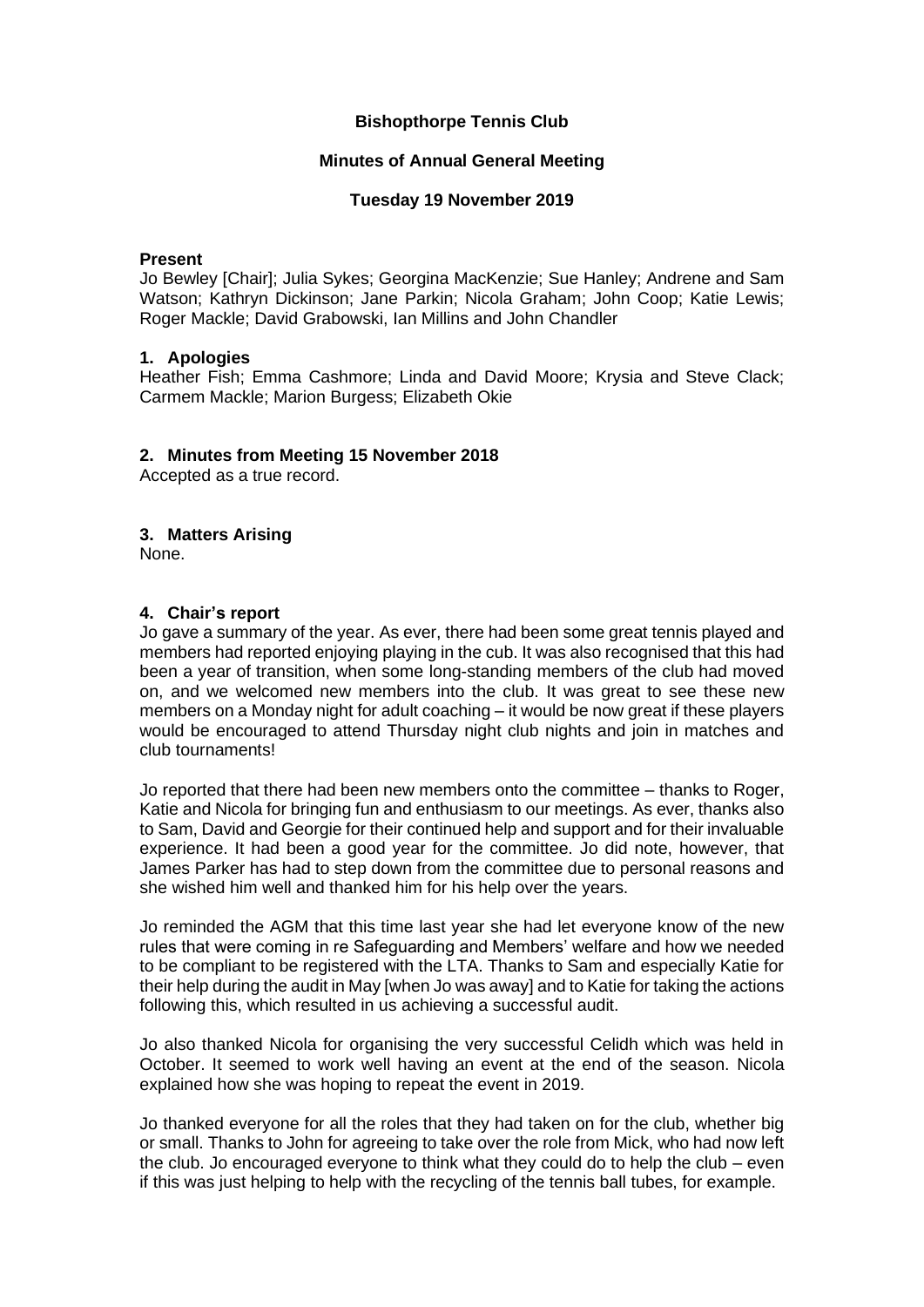## **5. Treasurer's report**

In David's absence Jo presented the Club accounts, thanking David for being willing to take on this role for another year.

The details of the report were discussed. It was noted that the cost of the coaching had risen significantly this year, which was due to the need early in the season to provide an additional hour of junior coaching and have an assistant coach in each session, to maintain and improve the standard of junior coaching available. This was to be discussed later in the agenda.

Net receipts totalled £5,150.48. Club assets totalled £31,633.15. It was agreed it was important to maintain a growth in our assets for when the need came for court resurfacing [?5 years' time].

After a discussion it was agreed that the membership fees should increase for 2020, to the rates that were the 'post April' rates this year – for example an additional £5 for adult membership. This may equate our membership fees with other local clubs. Whilst this was agreed, it was considered that a similar rise should not necessarily be taken in 2021.

David has asked that members are encouraged to pay membership fees by Bank Transfer.

#### **6. Team Captain Reports**

- Men's 1<sup>st</sup>: Captain: Sam Watson. A good season, where it had been easier to get players, and the team enjoyed having regular players. The team ended bottom of Division 6.
- Men's 2<sup>nd</sup>. Captain: John Coop John reported the team winning one of their matches! John explained how they welcomed new players to the team. The team ended near the bottom of Division 8 – but for once, not bottom!

Ian suggested the men should consider a revised point system for the league.

- Ladies  $1<sup>st</sup>$ . Captain: Sarah Mawby In Sarah's absence Jane reported that it had been a hard season, where the team had missed the players that had moved onto other clubs this past year. Jane explained that the team would be more suited to Division 3 next year.
- Ladies  $2^{nd}$ . Captain: Sue Hanley Sue reported that it had been a tough, but enjoyable season. There had been a good team atmosphere and the group had had fun during the season. They ended bottom in Division 3.
- Mixed  $1^{st}$ . Captain: Jane Parkin Jane reported that it had been a very difficult season, with only two of the original players still playing in the team. Despite this, Jane thanked those who joined the team and worked hard to play against the tough opposition. However, she said it was not so enjoyable playing and losing each week. Jane therefore recommended that this team is withdrawn for the league this coming year.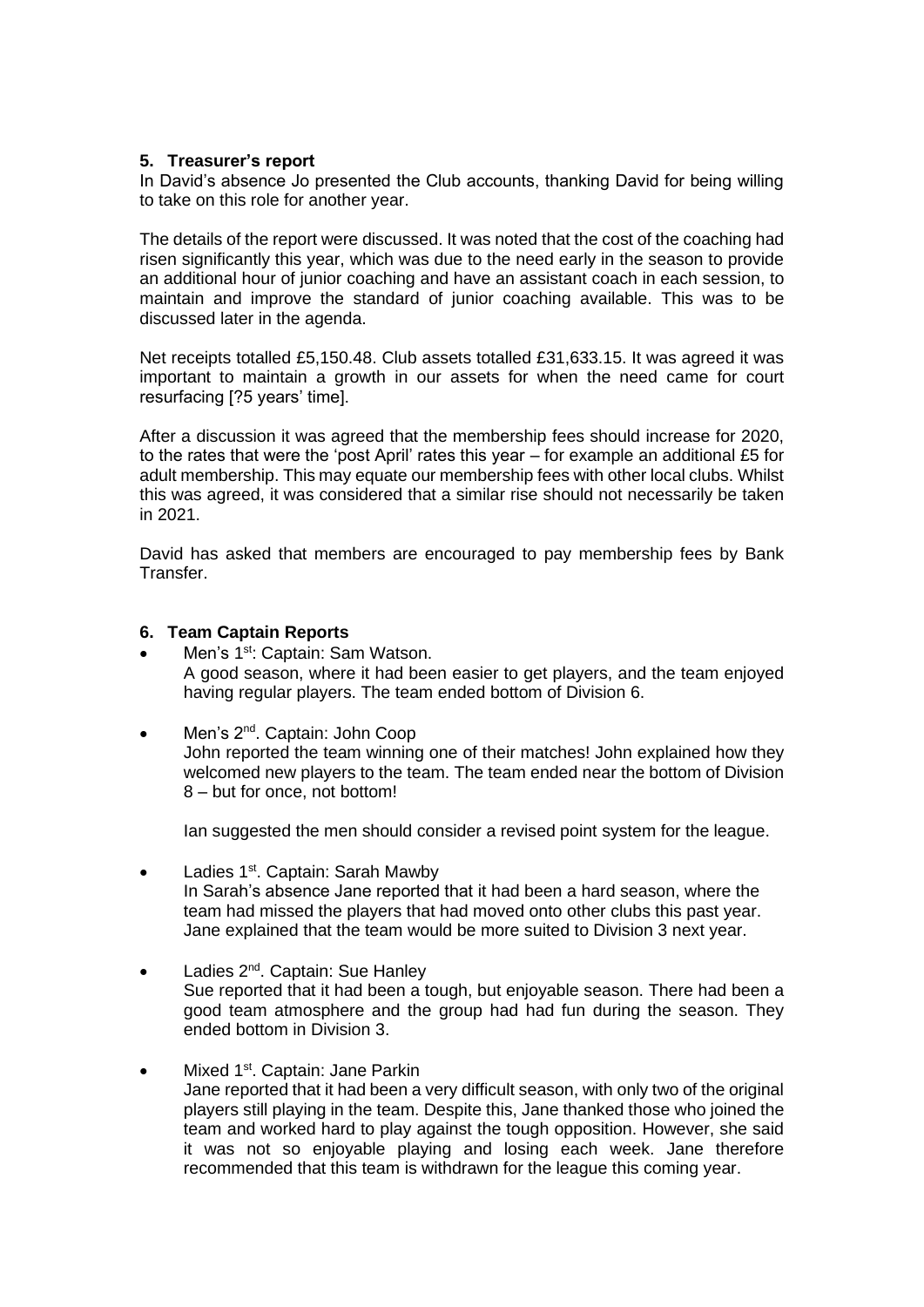- Mixed 2<sup>nd</sup>. Captain: Julia Sykes Julia reported that the team had won 3 matches. Unfortunately, there had been cancelled matches at the end of the season due to the rain, which had extended the matches into August. The team ended near the bottom of Division 6.
- Mixed 3<sup>rd</sup>. Captain: Roger and Carmem Mackle It had been a good season at a level not played before. It had been enjoyable – but more men were needed! The team finished mid table in Division 8.
- Mixed 4<sup>th</sup>. Captain: Nicola Graham. Nicola reported that it had been a fun and enjoyable season. Unfortunately, 5 matches had been cancelled due to the rain, but the team had won 5 matches, and came 4th in Division 10.

The group confirmed that there should remain 4 teams in the Mixed League. There followed a discussion as to what should be requested this coming year. It was concluded that a request should be submitted to the York League to request that the Mixed 1 team is allocated to Division 5 or 6.

It was also proposed and agreed that match play coaching should be arranged at the start of next season to encourage new players to have the confidence to put their names forward to play.

# **7. Tournament reports**

Thanks to Andrene and Sam who coordinated these events and to everyone who participated. Andrene reported that these had gone well She also proposed that we put on some tournaments earlier in the season to spread out the tournament dates. She also asked for the following to ease the organisation of the events:

- Those putting themselves forward to assume they are playing unless they hear differently.
- If not possible for short notice reasons to let the coordinator know
- Those joining should allow 10 am 1pm to enable the full tournament to be concluded.

# **8. Junior coaching payment options**

Jo explained how the committee had recently discussed the costs of coaching in the club. It had been pleasing to note that the adult coaching was more or less funded by the income received from those playing.

However, junior coaching does not receive any additional income from those attending. Alongside this, additional coaching costs had been incurred this year as assistant coaches had been brought in and an additional session established, due to the high numbers of juniors attending. This had significantly increased the quality of the coaching but had led to significantly increased costs. The club had subsidised these coaching sessions by £2.5k in 2019, which was not sustainable in the long term. Katie and Jo had recently met with the 'downtheline' lead Rowan Moss. He gave some very useful advice, including that the club should begin charging for the coaching provided, as this emphasised the value of these sessions.